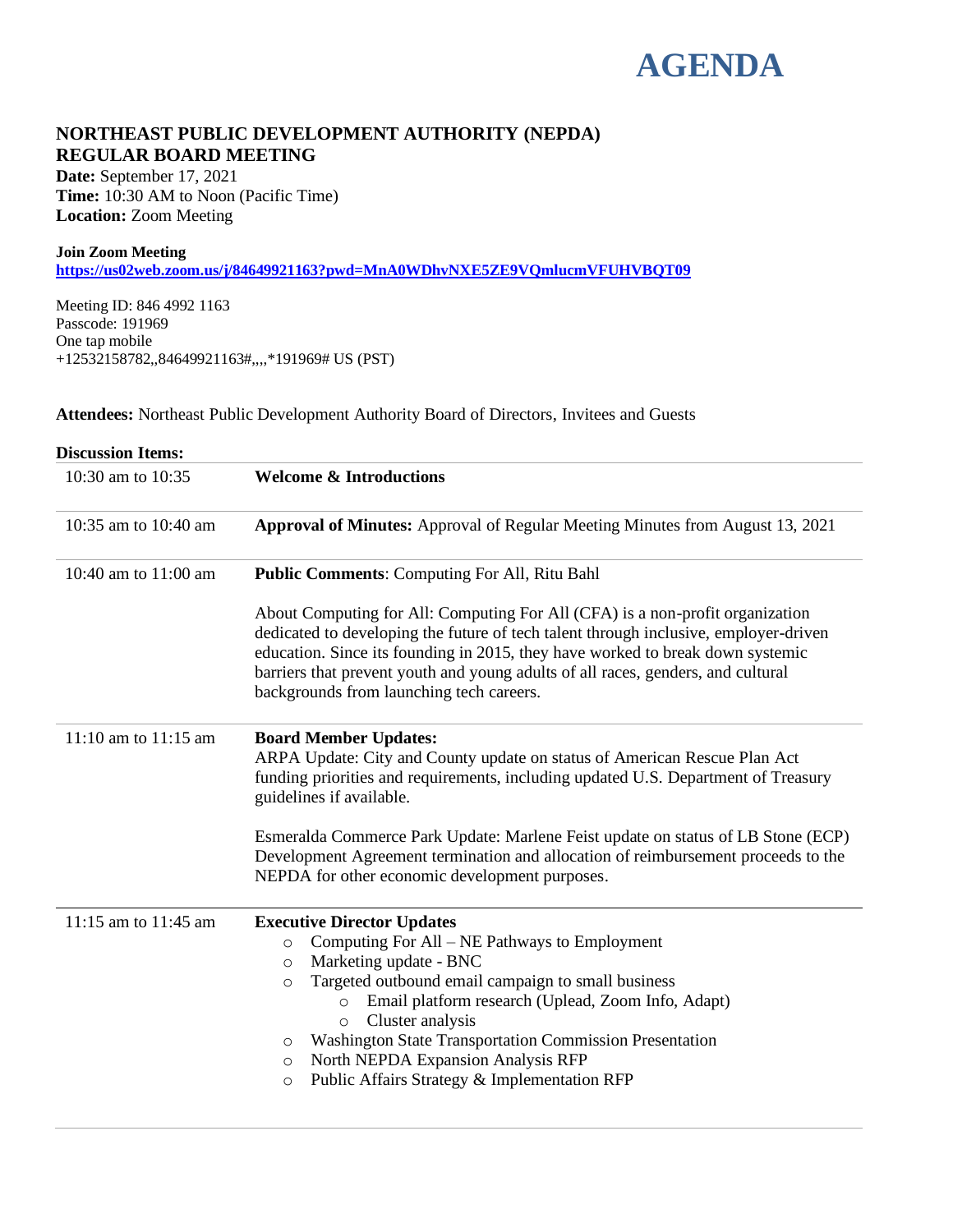

| 11:45 am to $11:55$ pm | Action Item No. 1: Resolution 2021-016 of the Northeast Public Development<br>Authority (the "NEPDA") to revise and update its Employment Agreement with<br>Executive Director David Guthrie. The NEPDA finds it desirable for the efficient and<br>effective governance of the NEPDA's affairs to authorize the NEPDA Board Chair to<br>enter into a revised Employment Agreement with Mr. Guthrie and to update the terms<br>and conditions of his employment as the Executive Director of the NEPDA. |
|------------------------|---------------------------------------------------------------------------------------------------------------------------------------------------------------------------------------------------------------------------------------------------------------------------------------------------------------------------------------------------------------------------------------------------------------------------------------------------------------------------------------------------------|
|                        | Action Item No. 2: Resolution 2021-017 of the Northeast Public Development<br>Authority (the "NEPDA") to invite proposals from qualified consulting firms to advise<br>the NEDPA on public affairs strategy and engagement for the upcoming 2021 State of<br>Washington legislative session, for purposes of securing dedicated funding for grant<br>level right-of-way design, engineering, and acquisition,                                                                                           |
| 11:55 am to 12:00 pm   | <b>Notable items, Around the Room, Closing</b>                                                                                                                                                                                                                                                                                                                                                                                                                                                          |

**NEXT MEETING**: **October 8, 2021**, 10:30 AM to Noon, by Zoom or at the Northeast Community Center, 4001 North Cook Street, Spokane, WA 99207 (south conference room, lower level).

#### **DISCLOSURES**

**AMERICANS WITH DISABILITIES ACT (ADA) INFORMATION:** The City of Spokane is committed to providing equal access to its facilities, programs and services for persons with disabilities. Individuals requesting reasonable accommodations or further information may call, write, or email Human Resources at 509.625.6363, 808 W. Spokane Falls Blvd, Spokane, WA, 99201; or. Persons who are deaf or hard of hearing may contact Human Resources through the Washington Relay Service at 7-1-1. Please contact us forty-eight (48) hours before the meeting date.

**EXECUTIVE SESSION**: An Executive Session may be called during the meeting. The purpose must be announced and is limited by RCW 42.30.110. Examples include: (1) to discuss with legal counsel litigation, potential litigation and/or legal risks (RCW 42.30.110(1)(i)); (2) to consider the acquisition of real estate by lease or purchase when public knowledge regarding such consideration would cause a likelihood of increased price (RCW 42.30.110(1)(b)); and (3) to consider the minimum price at which real estate will be offered for sale or lease when public knowledge regarding such consideration would cause a likelihood of decreased price (final action selling or leasing public property shall be taken in a meeting open to the public)(RCW 42.30.110(1)(c)).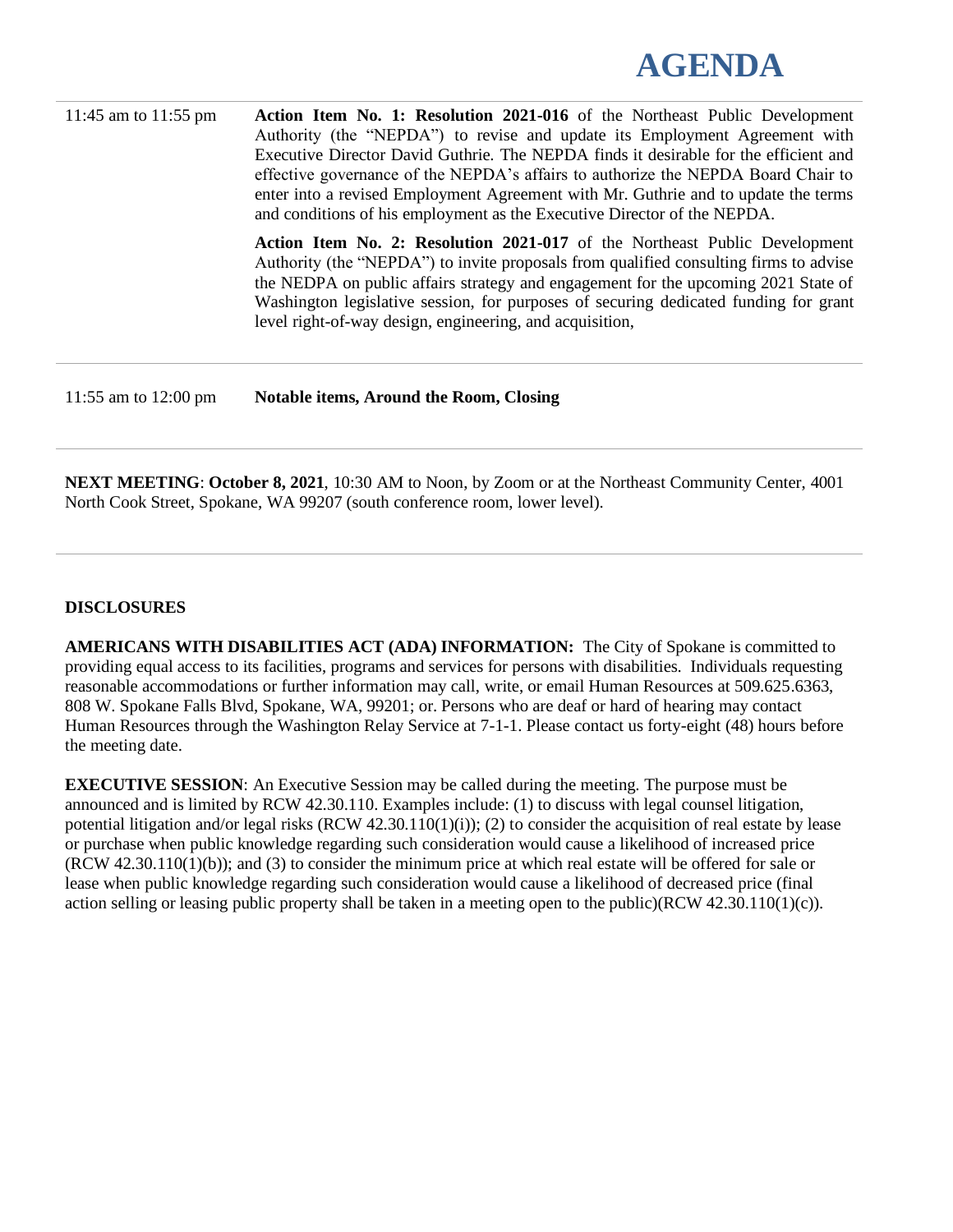# **NORTHEAST PUBLIC DEVELOPMENT AUTHORITY**

**Date:** August 13, 2021 **Meeting Time:** 10:30 AM **Location:** Board Members and Public attendance via Zoom.

#### **Welcome and Introductions**

Board Chair Kerns called the meeting to order at 10:33 AM. He noted that a quorum was present.

\_\_\_\_\_\_\_\_\_\_\_\_\_\_\_\_\_\_\_\_\_\_\_\_\_\_\_\_\_\_\_\_\_\_\_\_\_\_\_\_\_\_\_\_\_\_\_\_\_\_\_\_\_\_\_\_\_\_\_\_\_\_\_\_\_\_\_\_\_\_\_\_\_\_\_\_\_\_\_\_\_\_\_\_

#### **Attendees**:

NEPDA Board of Directors

- Josh Kerns
- Michael Cathcart
- Cindy Wendle
- Scott Simmons
- Cheryl Stewart
- Marlene Feist
- Jordan Tampien

Not in attendance:

 $\bullet$  N/A

Board Staff

- David Guthrie, Executive Director
- Megan Clark, Legal Counsel

#### Guests

- Ron Valencia, Spokane County
- Shae Blackwell, City of Spokane
- David Mitchell and Susan Kellnar, Brand New Consulting (BNC)

#### **Approval of Minutes**

Commissioner Kerns asked if anyone was opposed to approving the Regular Board Meeting Minutes from July 9, 2021. Hearing no objections, a motion was made by Michael Cathcart to approve the minutes. The motion was seconded by Scott Simmons. The motion passed unanimously.

#### **Public Comment**:

The Executive Director introduced David Mitchell and Susan Kellnar, from Brand New Consulting. He explained that BNC was hired to assist with NEPDA social media and marketing platforms over the last 30 days. Mr. Guthrie noted that David Mitchell is the founder and owner of BNC, which is located in northeast Spokane. In addition, David Mitchell is a northeast resident. BNC is a full service marketing firm, including digital and traditional marketing, SEO services, website and brand and collateral design. They offer very strong reporting, testing and transparent processes to measure clicks, site traffic, and other metrics. BNC will work alongside the NEPDA to create a marketing strategy for both Make It Spokane and Spokane Made brands.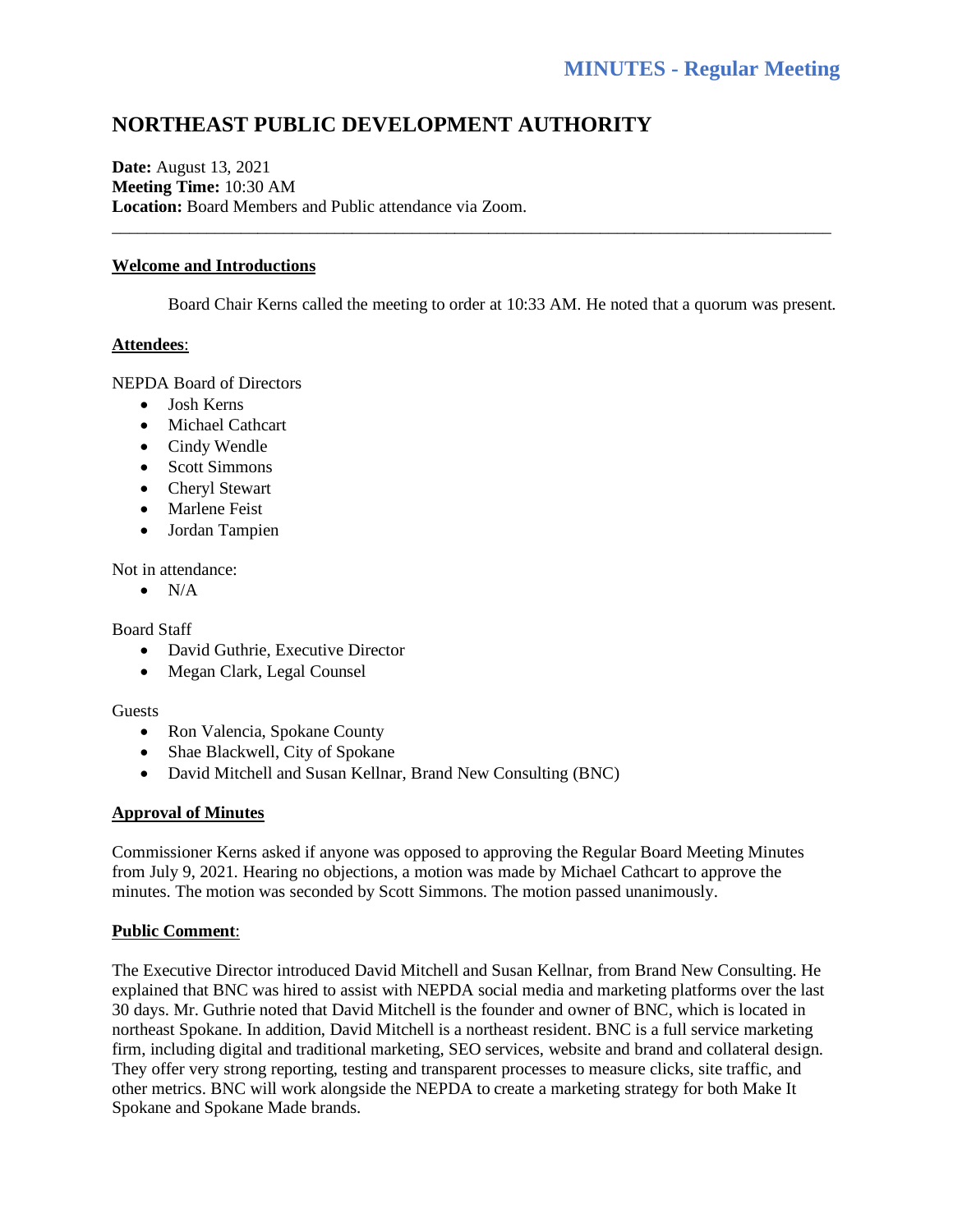Goals include: increased brand awareness and outreach to begin the process of lead generation and Top of Mind awareness.

- Increased impressions and expanded brand recognition.
- Increasing the positive perception of Hillyard and Northeast Spokane area.
- Highlighting local, emotional stories and bringing culture and history of the area to the forefront

Mr. Mitchell explained that our goal is to increase the NEPDA email marketing database, increase website and social media visits, and ultimately, increase business development leads for NEPDA. Various tactics were discussed, including transformational stories of the businesses and their owners, videos, web content, email content, social media content, print and digital ads, and a neighborhood intro packet.

David and Susan presented the results of their efforts over the last 30 days, and a marketing and communication support plan for the next 90 days. They noted that they have built the foundation for our digital outreach, including new sites on Facebook, Instagram, LinkedIn, Twitter and Google Business. The first video of a northeast business (Alcobra Metals) was created, in addition to a YouTube introductory video for Make It Spokane and Spokane Made. The board viewed both videos. Michael Cathcart asked how the Alcobra Metals video will be used. David Guthrie explained that it's our intent to post this on our websites, social media, and include this type of video in our outbound email marketing efforts. Our goal is to shoot one video a month.

Cindy Wendle suggested we utilize snippets of video from other platforms, and to make sure we include a call-to-action. We want people to "like" us, and sign up for emails. We also need to continually maintain our websites and social media, so they always include the most current and relevant information. Marlene Feist noted that she would help us share any information on City social media or websites. They have a lot of followers and links to other sites, which should improves search engine results for NEPDA sites. Scott Simmons noted that he was generally aware of Alcobra Metals, but didn't know much about their business. He thought the video was well done, and was very impressed with Alcobra's business after learning more about it. Councilman Cathcart and Commissioner Kerns agreed.

The Executive Director explained that he is working with BNC and Tilladelse to explore ways to brand northeast Spokane as the Spokane Makers District. We are focused on attracting the makers, builders, suppliers, artisan, craftsman, contractors and others, who want to be a part of the "workbench" of the region. In the near future, we will identify businesses locally and throughout the Northwest who are not located in northeast Spokane, but who may benefit from locating here. We will then create an outbound marketing campaign targeting these businesses, and actively recruit them through a targeted email campaign to the Spokane Makers District.

#### **Board Updates**

Scott Simmons and Josh Kerns each explained that the U.S. Treasury has not provided any additional guidance regarding allowable uses for American Rescue Plan Act (ARPA) funds. It was noted that the County Commissioners have convened a Council of Governments on September 10, 2021. This is a multi-jurisdictional study session designed to share information to advance regional objectives. The Executive Director noted that the City of Spokane website indicates that disbursement of ARPA funds would commence on September 1, 2021, which appears unlikely. Michael Cathcart agreed, and said that the process of determining how funds will be allocated by the City has been largely hidden from public view. There is an upcoming study session planned, which he will participate in. Hopefully, the study session will shed some much need light on the subject.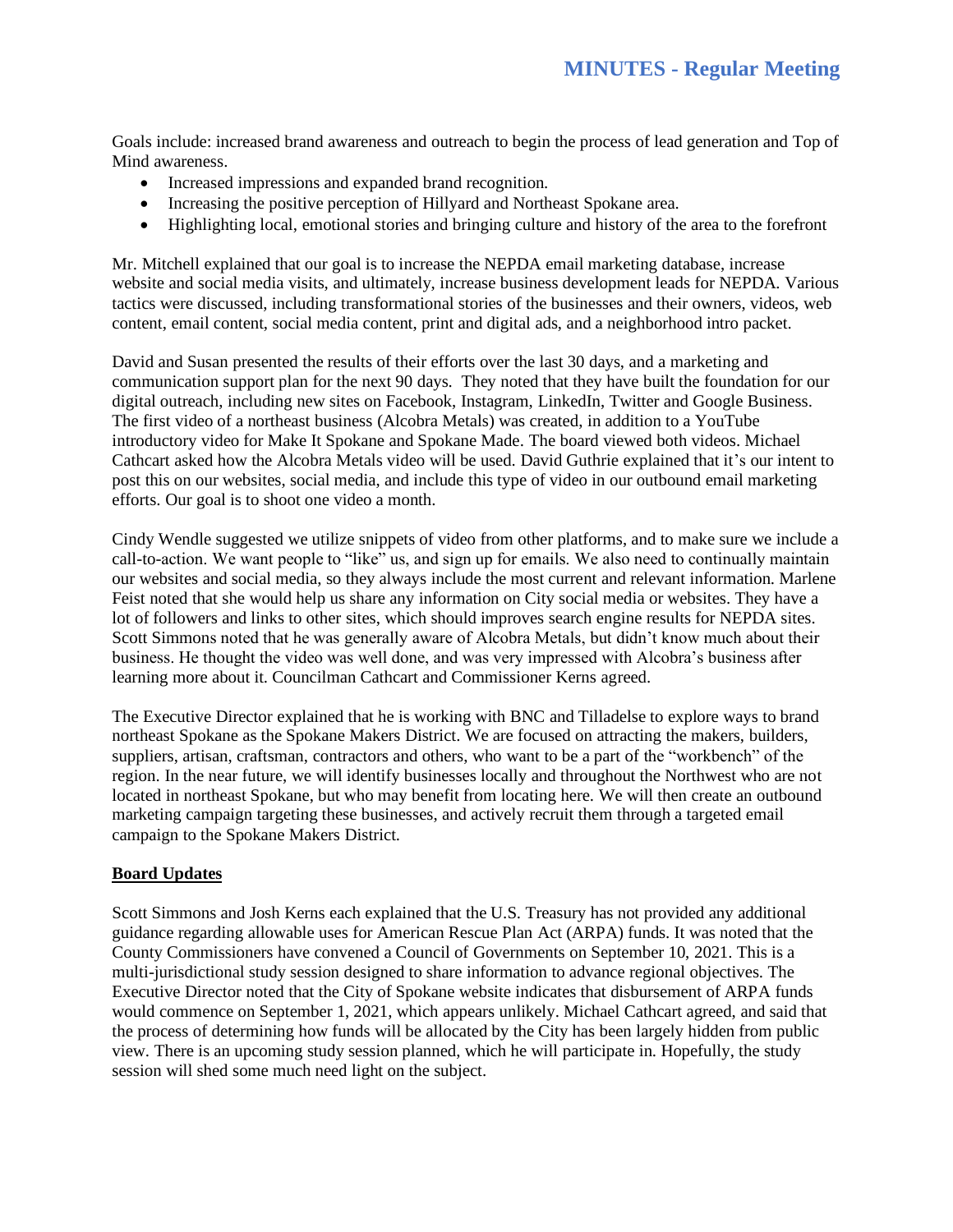Commissioner Kerns explained that while the Treasury had not provided any new guidance, he expected ARPA Funding to run similar to CARES Act funding. People will have an opportunity to present their requests to the County. Cindy Wendle and Cheryl Stewart confirmed that the pending infrastructure bill in the U.S. Congress may impact Treasury guidelines about how ARPA funds may be used. The Executive Director reminded the board that ARPA funding is a huge opportunity for the NEPDA. Ideally, the NEPDA will present a multi-jurisdictional (City & County) application for grant funding.

# **Executive Director Updates**

# **Marketing – Next 90 Days**

David Guthrie explained that we intend to produce 3 videos, one newsletter, update all social media, create a print mailer for businesses in northeast Spokane asking them to sign up to SM site (including a promotional giveaway), and Spokane Makers District research and brand strategy development. He then questioned the board if they had any additional comments regarding the proposed marcom plan for the next 90 days. There were no follow up comments by the board.

#### **NEPDA office location**

With additional funding pending, and as we ramp up our marketing, the Executive Director suggested it may be a good time to consider a retail storefront type office in downtown Hillyard, with an office and decent sized meeting space. If the board agrees, he said he will find a few options for further consideration. Cheryl Stewart asked if this location would include space for both Make It Spokane and Spokane Made. David Guthrie said he thought it made sense to co-locate.

#### **Community Economic Development Strategy (CEDS)**

The NEPDA was not included on the CEDS Steering Committee initially. The Executive Director made sure he is included, and will represent the NEPDA. He noted that it's critical that the NEPDA advocate for our needs, not someone else.

#### **Grant Funding Update**

Mr. Guthrie quickly summarized our grant application status, including a pending EDA planning grant. The NEPDA has submitted a \$1M RAISE planning grant, requested a \$3.4M earmark through the office of Congresswoman McMorris-Rodgers, and \$40,000 grant from Avista. He also noted that we have a lot of additional planning needs. ARPA or EDA may be viable sources of capital for this scope of work. Planning needs include:

**E. Wellesley Ave. Corridor Study: \$30,000**. (to consider alternative zoning/land uses, including mixed-use, between the new Wellesley interchange and Havana St. Having a community-based plan can be used to secure design and construction grant funding)

**Downtown Hillyard Visioning Plan: \$40,000** (to provide a conceptual idea of how downtown Hillyard could be reimagined to better accommodate pedestrian and bicycle traffic, and to provide a catalyst for residential and mixed-use development in the area, including the Market-Haven corridor, generally between Wellesley and Francis. Having a community-based plan can be used to secure design and construction grant funding.

**Downtown Hillyard Zoning and Code Analysis**: **\$25,000** (to identify all zoning barriers that exist, including financial and physical models to highlight the impact of changing key zoning district standards. Prepare a list of key recommended zone district changes that address barriers for both new construction types and interim use types. Craft development incentives that go beyond zone standard changes. This information can be used to make zoning changes or to create incentives, to catalyze financially feasible infill development)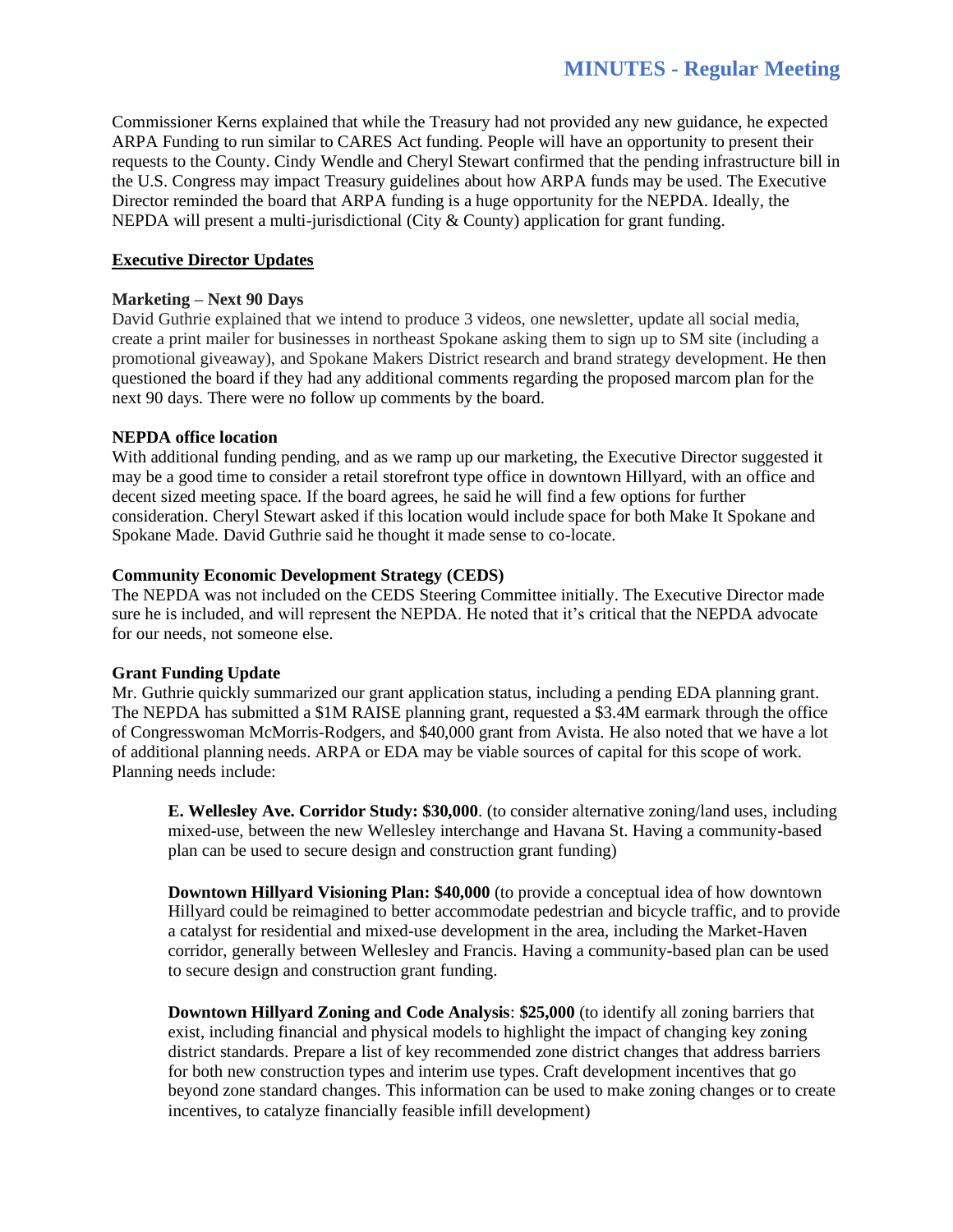**Northeast Spokane Sub-Area Plan: \$250,000** (to give Hillyard a voice in the process, align the Hillyard community, NEPDA board, and City of Spokane, so we are all working from the same playbook)

**Road Design:** Engineering, geotechnical, survey, right-of-way exhibits, environmental surveys/testing: **\$500,000+** (to design a grid network of paved roads, i.e. Complete Streets, connecting to the NSC). This includes design for Freya, Myrtle, Havana, Wellesley, and Rowan. Without design and right-of-way, we can't build roads, which is required to attract quality employers, and compete effectively with other industrial sub-markets in the region.

**North NEPDA Expansion Land Use Plan**: **\$25,000.** (to create a high-level land use utility and master plan including residential, commercial, and industrial areas north of Magnesium Rd, and a grid network of roads/infrastructure).

**South NEPDA Sub-Area Plan: \$60,000** (if the Northeast Sub-Area Plan is not approved/funded).

Guthrie noted that the City received Federal Highway Administration approval to reclassify Myrtle & Rowan to arterials (at the NEPDA's request), which means these roads are now eligible for State and Federal funding

#### **Esmeralda Commerce Park Development Agreement**

David Guthrie noted that the City has reached out to LB Stone about terminating the Esmeralda Commerce Park Development Agreement. He reminded the board that if and when the Agreement is terminated, we will have the opportunity to consider investment alternatives for the \$1.25M previously allocated to ECP infrastructure reimbursement.

Scott Simmons suggested that the board consider various alternatives for the use of the ECP reimbursement funds. He asked the Executive Director to provide options and recommendations to the board for review and consideration. The Executive Director agreed, and said he would follow up at a later date with options for board consideration.

#### **New Developments**

The Executive Director briefly updated the board on the following recent announcements

- 1. NW Corner of Francis and Freya Truck stop, retail complex, and potential hotel. *(Significant construction and retail sales tax for NEPDA*)
	- o 2021- \$8M truck stop and retail (frontage)
	- $\circ$  2022 hotel (secondary)
- 2. 5016 N Market St. Dogtown Brewery
	- o Spring 2022 opening likely
	- o 7,000 SF building hopes to attract additional tenants, i.e. cidery, coffee, etc.
- 3. 3800 E Joseph Airdrome Northwest
	- o Inflated indoor sports practice facility
- 4. SWC of Francis & Market St
	- o Circle  $K $1.25M$  C-Store and gas station
	- o 5,200 SF store with 35 car parks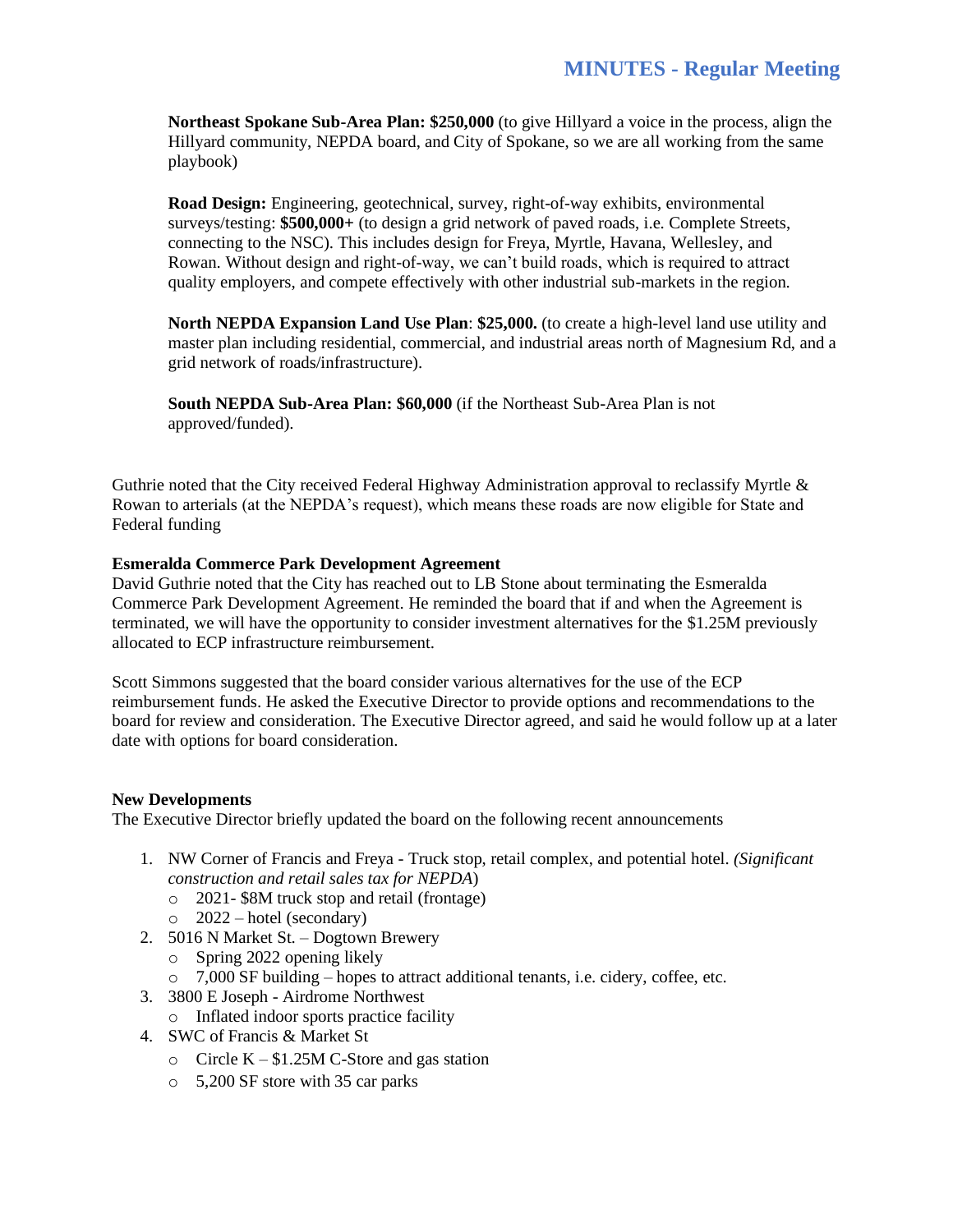# **Procurement Policy**

Megan Clark, NEPDA general counsel, updated the board about her prior research into the benefits of applying for membership to the MRSC, and recommended revisions to the NEPDA Procurement Policy, to insure alignment with MRSC requirements. The purpose of the revision is to more efficiently conduct NEPDA business, and mitigate risk.

Procurement Policy revisions are expected to include:

- Purchased Services (defined: routine, necessary, continuing contracts ex. internet service provider)
	- $\circ$  Under \$5k no competition
	- $\circ$  \$5k-\$50k obtain 3 informal quotes (selecting from MRSC to the best of NEPDA's ability)
	- o \$50k-\$300k notification to public/MRSC, obtain 3 quotes, shall select from MRSC
	- o \$300k+ formal RFP, shall select from MRSC
- Personal Services (defined: contracts that involve some kind of technical expertise, but are not architectural or engineering in nature – ex. Marketing, accountant/financial)
	- $\circ$  Under \$20k competition encouraged but not required, select from MRSC to best of NEPDA's ability
	- o \$20k-\$50k obtain 3 informal quotes, select from MRSC to best of NEPDA's ability
	- o \$50k-\$300k notification to public/MRSC, obtain 3 quotes, shall select from MRSC [Note: we may want to break this down even further since that is such a wide range of amounts]
	- o \$300k+ formal RFP, shall select from MRSC
- Professional Services (defined: architectural/engineering)
	- $\circ$  Under \$20k competition encouraged but not required, select from MRSC to best of NEPDA's ability
	- $\circ$  \$20k-\$150k Review MRSC roster, select 3 prospective candidates, request informal quote + select from roster, retain printout showing candidates reviewed
	- o \$150k-\$300k Formal RFP to request to MRSC candidates or formal RFQ, shall select from MRSC based on the qualifications required in the statute
	- o \$300k+ Formal RFQ to MRSC candidates, shall select from MRSC based on the qualifications required in the statute

Ms. Clark noted that there may be areas where the MRSC roster doesn't make sense in some of these smaller contracts, and we can make our use of it permissive. For the larger contracts and the architectural/engineering, it will probably be best to utilize MRSC's list, since those will be where the most potential challenges are. Guthrie advised the board that he recommends approval of the Procurement Policy revisions. He also asked Megan Clark if she recommended approval. Ms. Clark confirmed her agreement, and recommends board approval.

**Action Item No. 1: Resolution 2021-015** of the Northeast Public Development Authority (the "NEPDA") to update and revise the NEDPA's Procurement Policy. Board Chair Kerns asked if there was motion to approve. Scott Simmons made a motion to approve Resolution 2021-015. Michael Cathcart seconded the motion. Hearing no objections, Board Chair Kerns asked for a vote of the board, which unanimously approved.

#### **Executive Session**

At 11:50 AM, the board adjourned to Executive Session